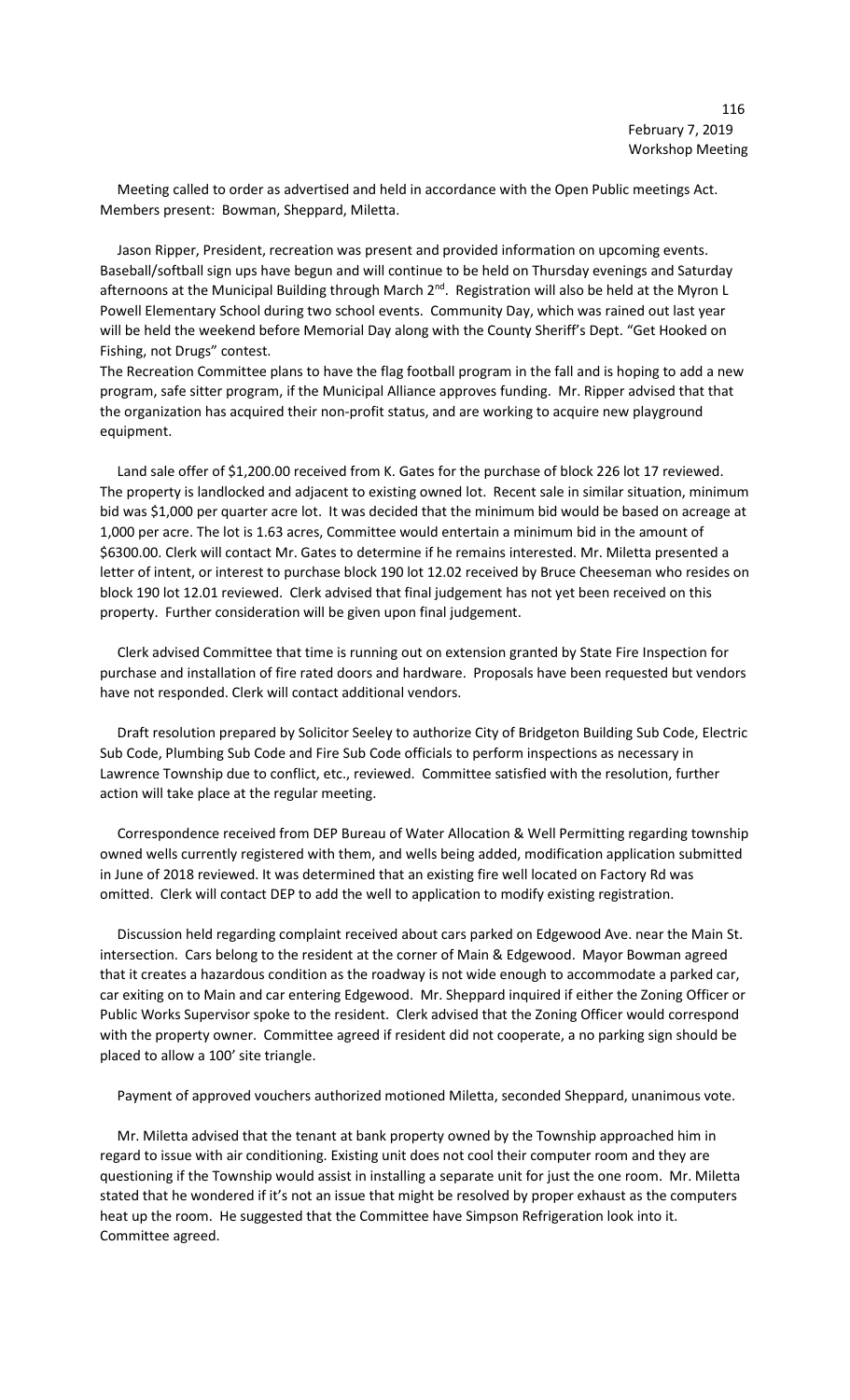**February 7, 2019** 117 Continued

 With no further business to discuss, meeting adjourned at 9:10 PM, motioned Sheppard, seconded Miletta.

 $\overline{\phantom{a}}$  , and the contract of the contract of the contract of the contract of the contract of the contract of the contract of the contract of the contract of the contract of the contract of the contract of the contrac

 February 11, 2019 Regular Monthly Meeting

 Meeting called to order as advertised and held in accordance with the Open Public Meetings Act. Members present: Bowman, Sheppard, Miletta.

Following the flag salute, Minutes of the January  $3^{rd}$ ,  $10^{th}$ ,  $15^{th}$  and  $24^{th}$  meetings approved, motioned Sheppard, seconded Miletta unanimous vote. Reports for the month of January accepted motioned Miletta, seconded Sheppard, unanimous vote.

 Public hearing opened as advertised, Ordinance No. 2019-410, Regulating the Transfer of Residential Properties. Receiving no public comments, the hearing was closed and the Ordinance adopted as motioned by Sheppard, seconded Miletta, unanimous vote.

 Ordinance No. 2019-411, An Ordinance Providing For The Salaries And Wages For The Employees And Officer Of The Township Of Lawrence approved on first reading as moved by Miletta, seconded Sheppard, unanimous vote. Further consideration will be given for final adoption following a public hearing to be held at the regular meeting of March 11, 2019.

 Resolution 2019-18, Authorization for the Township of Lawrence to Enter Into a Inter-Local Services Agreement With The Township Of Deerfield For Zoning/Code Enforcement Services approved, motioned Miletta, seconded Sheppard, unanimous vote.

 Resolution 2019-19, Authorizing a Inter-Local Services agreement with Maurice River Township for Certified Recycling Coordinator Services approved, motioned Sheppard, seconded iletta, unanimous vote.

 Resolution 2019-20, Authorization to apply for a Recycling Tonnage Grant, and authorization for K. Louann Karrer to prepare and file the grant application approved, motioned Sheppard, seconded Miletta, unanimous vote.

 Resolution 2019-21, Authorization for the Lawrence Township Parade and Events Committee to conduct a Memorial Day Parade on May 27<sup>th</sup>, and requesting County Freeholder Board consent to issue a road closure permit for said event approved, motioned Miletta, seconded Sheppard, unanimous vote.

2019 Dog License fees established and grace period to obtain a dog license extended to March 30<sup>th</sup>, Resolution 2019-22, approved motioned Miletta, seconded Sheppard, unanimous vote.

 Resolution 2019-23, Authorization for the City of Bridgeton's Building Sub-Code, Electric Sub-Code, Plumbing Sub-Code and Fire Sub-Code Officials to perform inspections in the Township of Lawrence do to conflict approved, motioned Sheppard, seconded Miletta, unanimous vote.

 Resolution 2019-24, Accepting LTEMS and Cedarville Volunteer Fire Co. certified LOSAP list, 2018 Benefit, approved, motioned Miletta, seconded Sheppard, unanimous vote.

 Emergency Temporary Appropriation in the amount of \$361,516.30 approved, motioned Sheppard, seconded Miletta, unanimous vote, Resolution 201—25.